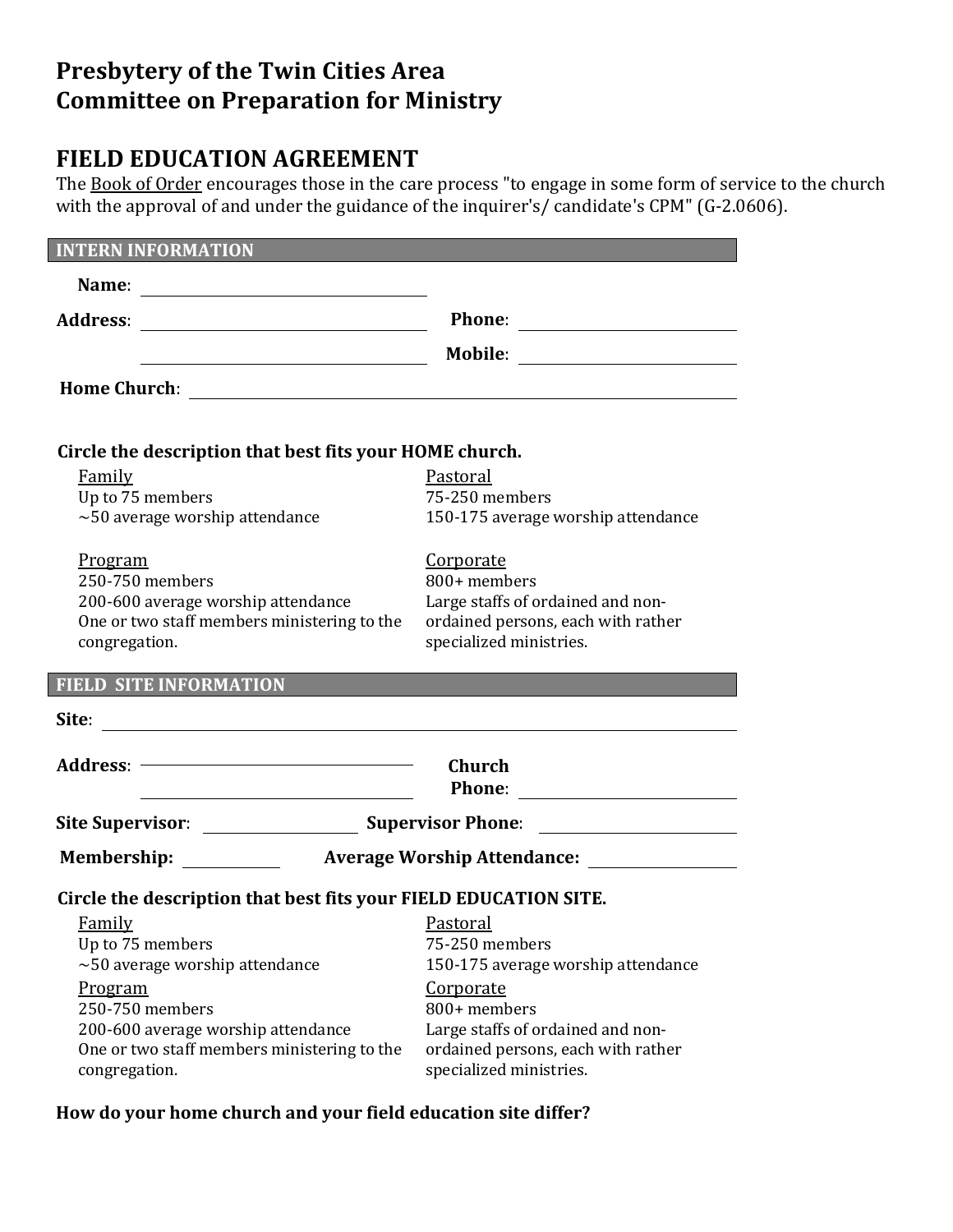### **Please answer the following questions:**

| Is your field education site within an emergent community?                                             | <b>Yes</b> | N <sub>0</sub> |
|--------------------------------------------------------------------------------------------------------|------------|----------------|
| Is your field education site within an immigrant community?                                            | <b>Yes</b> | N <sub>o</sub> |
| Is this field education site being coordinated through your<br>seminary?                               | <b>Yes</b> | Nο             |
| Have you spoken to your CPM Advisor about this field experience? Yes                                   |            | N <sub>0</sub> |
| Does this field experience reflect a commitment of 9 months and<br>approximately 12-15 hours per week? | <b>Yes</b> | N <sub>o</sub> |
| Has this field experience been pre-approved by the CPM?                                                | Yes        | N <sub>o</sub> |

# **LAY ADVISORY GROUP**

CPM requires a lay advisory group be assigned by the pastor and session. This group of 5 individuals will meet with you for an intentional time of reflection following each time you preach AND will be included by the pastor for your informal and formal field education evaluations. Their names must be submitted below:

| 1. |  |  |  |
|----|--|--|--|
| 2. |  |  |  |
| 3. |  |  |  |
| 4. |  |  |  |
| 5. |  |  |  |

### **LEARNING COVENANT**

The intern will have the opportunity to:

| <b>WORSHIP LEADERSHIP</b>                                                                        |  |  |
|--------------------------------------------------------------------------------------------------|--|--|
| Lead various element of the service                                                              |  |  |
| (Call to Worship, Call to Confession, Assurance of Forgiveness, Children's Sermons, Scripture    |  |  |
| Readings, Pastoral prayers and Offertory invitations and prayers.)                               |  |  |
| Preach at the primary Sunday morning worship service. (Minimum of three times)                   |  |  |
| Attend at least one baptism orientation with a family seeking to have their child baptized.      |  |  |
| Other worship opportunities:                                                                     |  |  |
| *liturgy planning                                                                                |  |  |
| *funeral planning                                                                                |  |  |
| *wedding planning                                                                                |  |  |
| <b>ADMINISTRATIVE LEADERSHIP</b>                                                                 |  |  |
| Resource at least one committee throughout the internship with careful attentiveness to learning |  |  |
| what it means to resource a committee rather than do the committee's work, and with an           |  |  |
| emphasis on learning on how to empower the committee members and discern their interests         |  |  |
| and gifts.                                                                                       |  |  |
| Attend at least three Session meetings or two Session meetings and a Session retreat.            |  |  |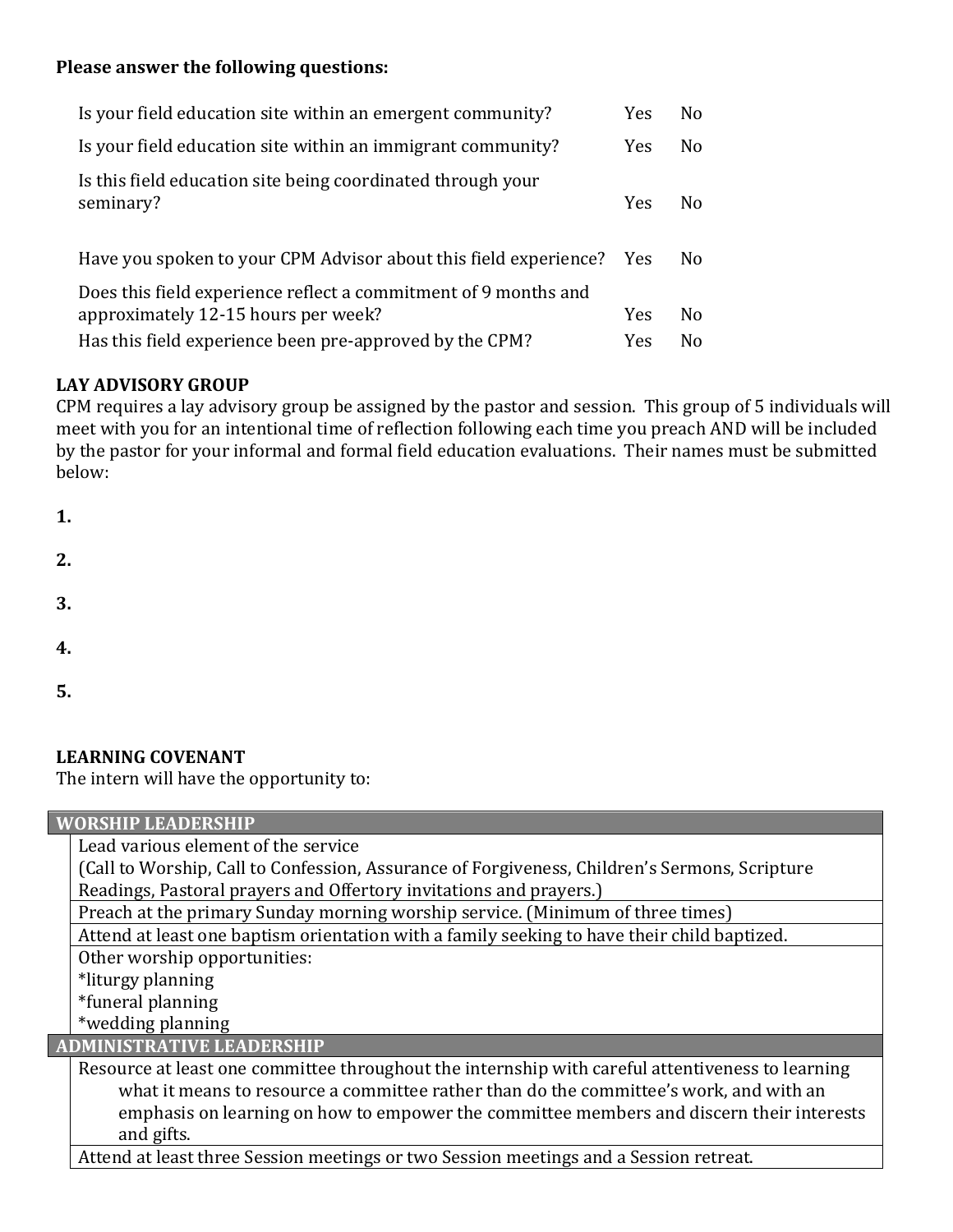Other administrative opportunities: \*staff meetings

\*budget meetings or budgeting sessions

**CONGREGATIONAL LIFE**

Participate in planning at least one Advent or Lenten activity or worship for the congregation. Date:

Participate in one or two fellowship events to get to know members better.

Other congregational life opportunities:

\*explore community demographics

\*neighborhood meetings

\*outreach services, i.e. food shelves, homeless shelters, veterans organizations, etc.

#### **PASTORAL CARE**

Observe the pastor(s) in working with a family to plan a funeral.

Observe the pastor(s) in at least one pre-marital counseling session.

Perform at least five visits to shut-ins of the congregation.

Make at least one hospital visit with the pastor(s).

Other pastoral opportunities:

\*visitations at places of work or schools, etc.

**OTHER OPPORTUNITIES**

Education

- \*adult forums
- \*confirmation
- \*Sunday School
- \*bible study
- Fellowship
	- \*youth group activities
	- \*men's and women's groups
- \*other groups

Self-care

\*spiritual discipline and nurturing

\*text study

*Intern Signature Date*

*Supervisor Signature Date*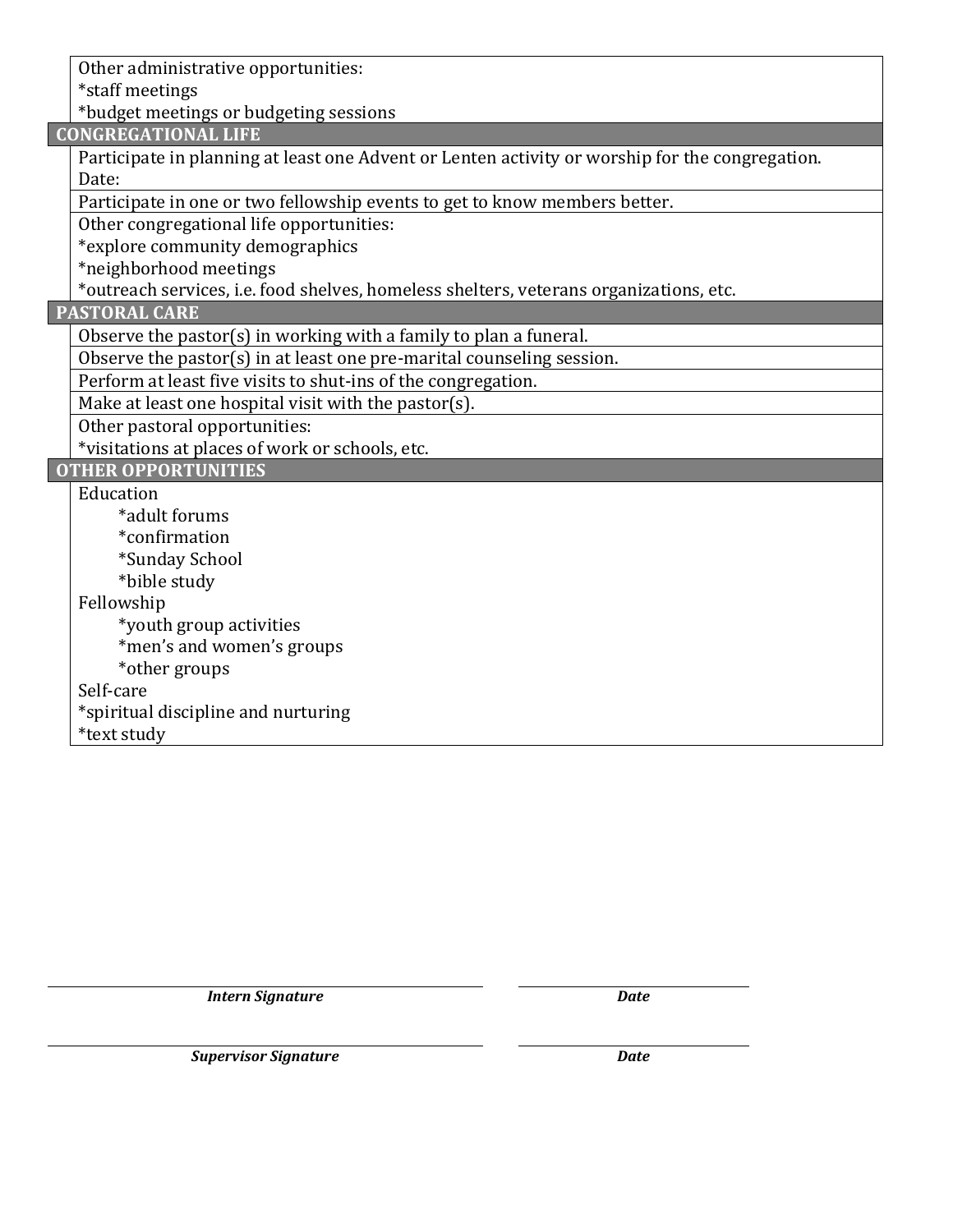### **EVALUATION**

The intern and supervisor will meet monthly to review these goals and what was learned each month.

#### **INTERN QUESTIONS**

### MONTH 1

- What are your initial impressions of this congregation?
- Where do you see yourself getting involved in the life of the congregation?
- Which learning goals have you worked on?

# MONTH 2

- Which learning goals have you worked on?
- What needs continued attention?
- How often do you meet with your mentor pastor? How is it going?

# MONTH 3

- Which learning goals have you worked on?
- What has surprised you so far?
- What have you observed that will help you set future learning goals?
- What adjustments ought to be made to your learning agreement?

# MONTH 4

- Describe how you have grown in your identity as pastor.
- What gifts for ministry are emerging from your engagement in the congregation?
- Describe your relationship with your mentor pastor.
- How has your mentor pastor challenged you?
- How has your mentor pastor supported you?
- What do you appreciate about your internship site?
- Do you have any concerns?
- How can the CPM better support you and your supervisor?

# MONTH 5

- What learning goals still need attention?
- How have you been able to nurture your own spiritual life during this time?
- What in your own life needs attention?

# MONTH 6

- What learning goals still need attention?
- What about your internship brings you joy?
- What have you learned about your strengths during this internship?
- What have you learned about your weaknesses during this internship? MONTH 7
	- What learning goals still need attention?
	- What gifts for ministry are emerging from this internship?
	- Describe in detail an event that took place during your internship that changed your opinion about your ministry.

# MONTH 8

- Are there learning goals that still need attention?
- In what ways have you become involved in the life of the congregation that were not part of your original learning agreement?
- What have you learned from these spontaneous learning opportunities?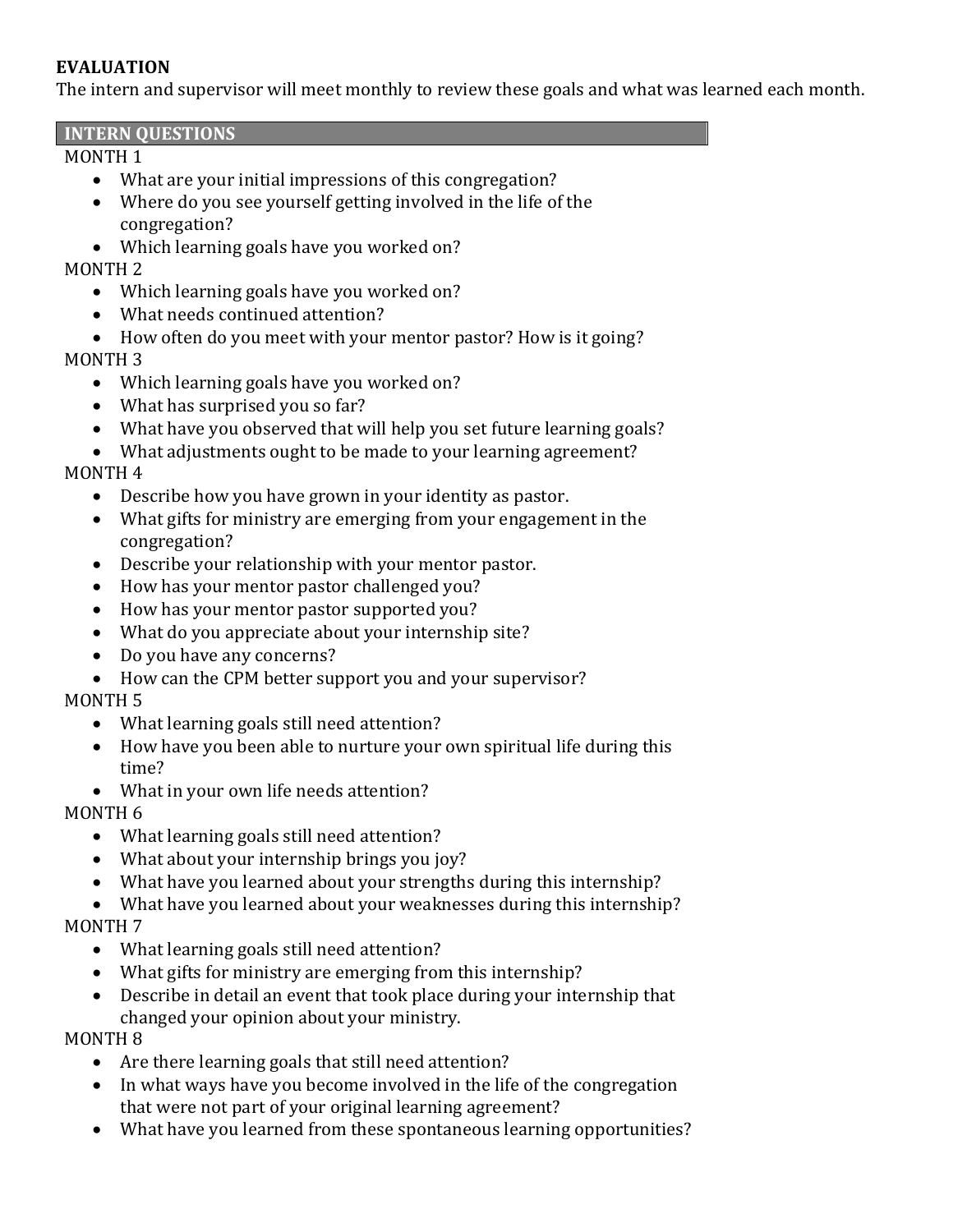#### **FINAL EVALUATION**

Based on your monthly evaluations, submit a written evaluation, signed by the intern and supervisor, to the Committee on Preparation for Ministry. The evaluation should reflect what the intern learned during their experience and the progress the intern has made in preparing to become a Teaching Elder in the PC(USA).

# **Please fill in completed information:**

| <b>WORSHIP LEADERSHIP</b>                                             |            |
|-----------------------------------------------------------------------|------------|
| Lead various element of the service (Call to Worship, Call to         | Dates:     |
| Confession, Assurance of Forgiveness, Children's Sermons,             |            |
| Scripture Readings, Pastoral prayers and Offertory invitations        |            |
| and prayers.)                                                         |            |
| Preach at the primary Sunday morning worship service. (Minimum of     | Dates:     |
| three times)                                                          |            |
| Attend at least one baptism orientation with a family seeking to have | Date:      |
| their child baptized.                                                 |            |
| Other worship opportunities:                                          |            |
| *liturgy planning                                                     |            |
| *funeral planning                                                     |            |
| *wedding planning                                                     |            |
| <b>ADMINISTRATIVE LEADERSHIP</b>                                      |            |
| Resource at least one committee throughout the internship with        | Committee: |
| careful attentiveness to learning what it means to resource a         |            |
| committee rather than do the committee's work, and with an            |            |
| emphasis on learning on how to empower the committee                  |            |
| members and discern their interests and gifts.                        |            |
| Attend at least three Session meetings or two Session meetings and a  |            |
| Session retreat.                                                      |            |
| Other administrative opportunities:                                   |            |
| *staff meetings                                                       |            |
| *budget meetings or budgeting sessions                                |            |
| <b>CONGREGATIONAL LIFE</b>                                            |            |
| Participate in planning at least one Advent or Lenten activity or     | Date:      |
| worship for the congregation.                                         |            |
| Participate in one or two fellowship events to get to know members    | Dates:     |
| better.                                                               |            |
| Other congregational life opportunities:                              |            |
| *explore community demographics                                       |            |
| *neighborhood meetings                                                |            |
| *outreach services, i.e. food shelves, homeless shelters, veterans    |            |
| organizations, etc.                                                   |            |
| <b>PASTORAL CARE</b>                                                  |            |
| Observe the pastor(s) in working with a family to plan a funeral.     | Date:      |
| Observe the pastor(s) in at least one pre-marital counseling session. | Date:      |
| Perform at least five visits to shut-ins of the congregation.         | Dates:     |
| Make at least one hospital visit with the pastor(s).                  | Date:      |
| Other pastoral opportunities:                                         |            |
| *visitations at places of work or schools, etc.                       |            |
| <b>OTHER OPPORTUNITIES</b>                                            |            |
|                                                                       |            |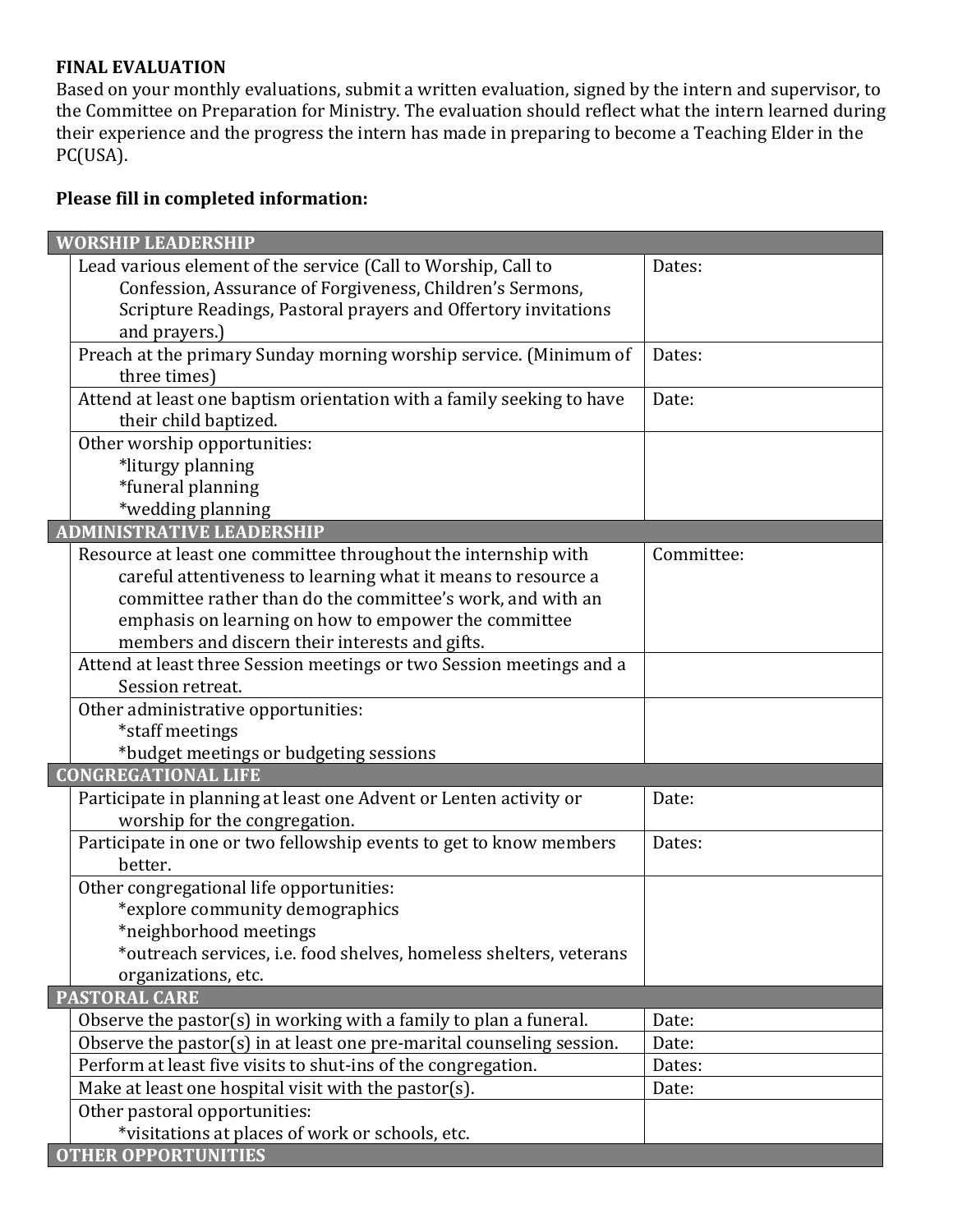| Education                           |  |
|-------------------------------------|--|
| *adult forums                       |  |
| *confirmation                       |  |
| *Sunday School                      |  |
| *bible study                        |  |
| Fellowship                          |  |
| *youth group activities             |  |
| *men's and women's groups           |  |
| *other groups                       |  |
| Self-care                           |  |
| *spiritual discipline and nurturing |  |
| *text study                         |  |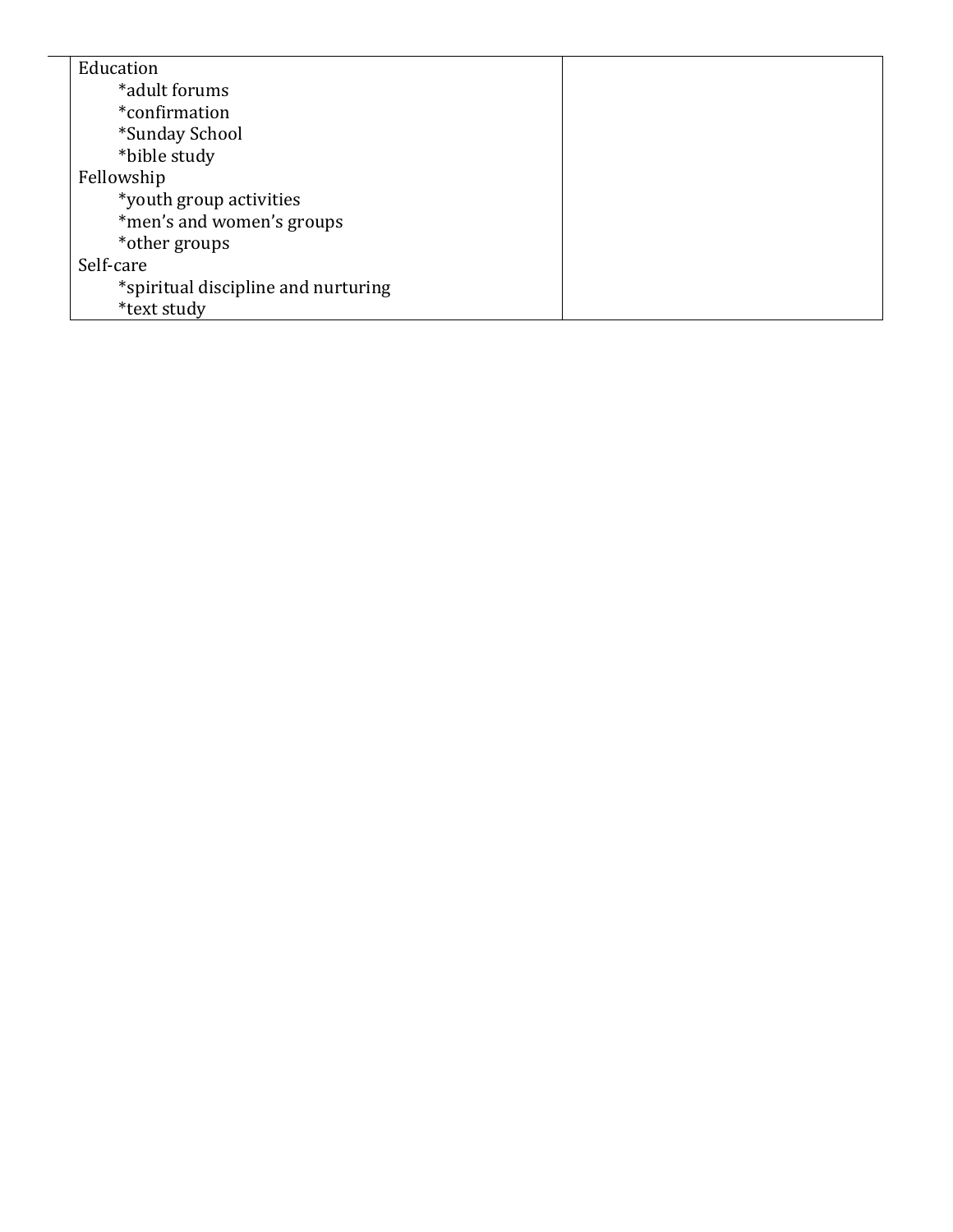### **EVALUATION**

The intern and supervisor will meet monthly to review these goals and what was learned each month.

#### **SUPERVISOR QUESTIONS**

### MONTH 1

- Please describe a typical meeting with your intern.
- What works well?
- What needs improvement for your time together?

### MONTH 2

- Which areas of congregational life did your intern observe this month?
- Which areas of congregational life did your intern participate in this month?
- What are areas of strength for your intern?
- What activities challenge them?

### MONTH 3

- How has your intern become involved in the life of the congregation during this past semester?
- Did his or her participation connect with their learning goals?
- Describe how your intern relates to you.
- Is he or she open to being mentored?
- Do you have any concerns?

# MONTH 4

- How has your intern grown in his or her identity as a pastor?
- How do you see vocational discernment happening in your intern?
- What gifts for ministry have you observed in your intern?

# **Mid-term Evaluation:**

The supervisor will submit a written evaluation to the Committee on Preparation for Ministry mid-way through the internship regarding the intern's continuing preparation for ministry as experienced by the congregation.

# MONTH 5

- How has your intern grown in his or her identity as a servant leader?
- How has your intern grown in his or her identity as a public leader?
- How has your intern tended his or her own spiritual life?
- What counsel would you offer your intern?

# MONTH 6

- How has your mentoring relationship grown in the past few months?
- How have you challenged your intern?
- How has your intern challenged you?

# MONTH 7

- Describe in detail an event that took place during this internship that changed your opinion about your ministry.
- Please identify any areas of particular appreciation or concern regarding your intern or this arrangement.

# MONTH 8

• How has your intern sustained engagement in the life of the congregation throughout this internship?